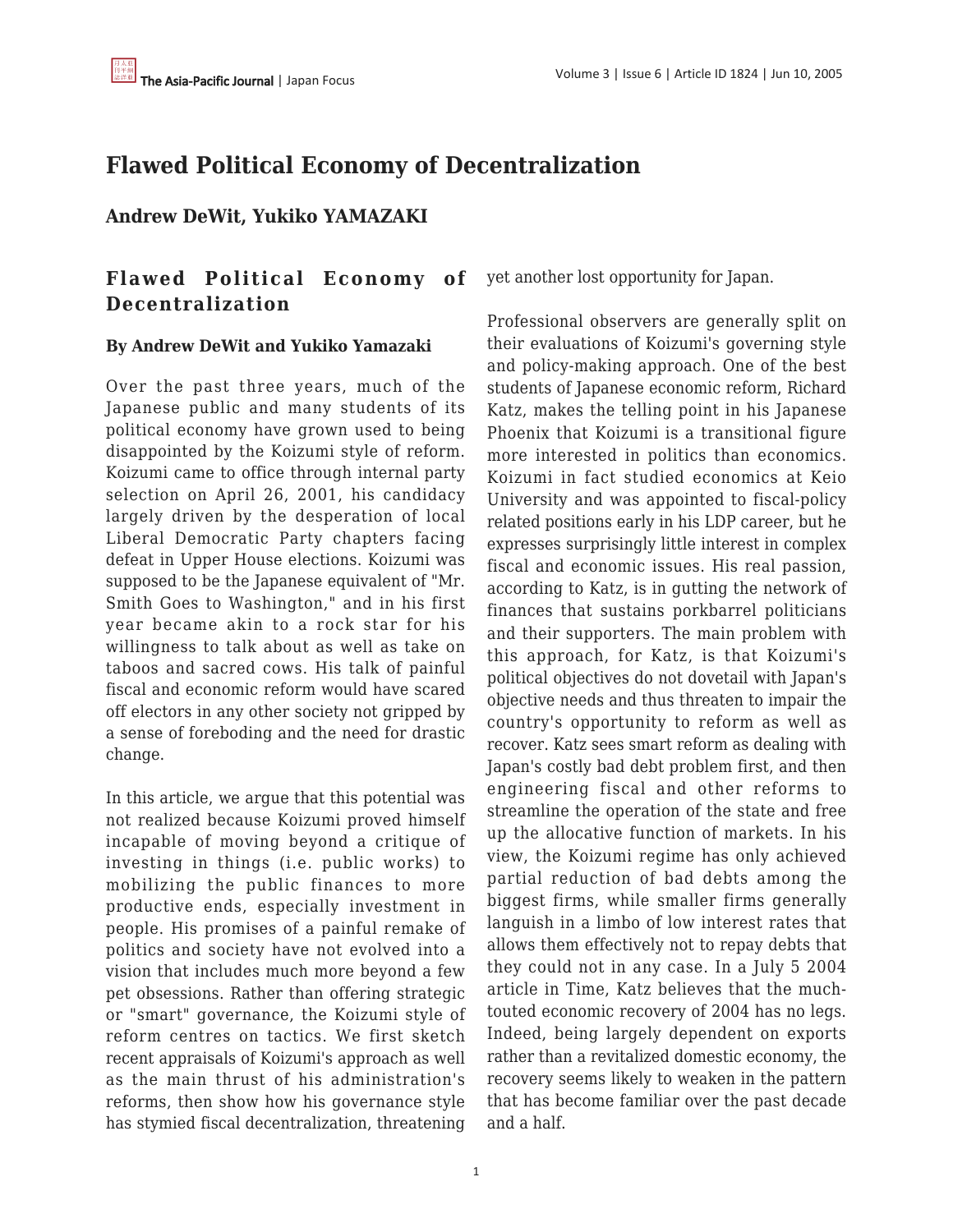On the other hand, Morgan Stanley Japan's economic analyst Robert Feldman has fulsome praise for Koizumi. Commenting in the September 30, 2004 edition of Morgan Stanley's Global Economic Forum (http://www.morganstanley.com/GEFdata/diges ts/digests.html), Feldman suggested Koizumi is likely to be seen as "one of Japan's greatest postwar leaders" and argued that "even if tactical blunders ultimately bring down the Koizumi government, any ensuing government will only be able to win the hearts and minds of voters by continuing his policy of pushing reforms that promote the economic efficiency needed to maintain living standards."

That two generally mainstream and wellinformed American economists can come to such divergent conclusions concerning Koizumi's approach and his likely legacy is striking. One would expect at most some disagreement on a few details rather than the overall approach per se. And with such wide divergence in assessing the thrust of Koizumi's reformism, one of the positions has to be profoundly wrong. On the whole, Katz' account is the more persuasive because it is not -- as we see in Feldman's and others' arguments - largely the sigh of relief that more and more decisions are being left to the market. Katz recognizes that smart reform asks what the priorities are in a world where not everything can be down at once and where rushing willynilly into mistakes can have serious consequences. We can strengthen Katz's case by examining how Koizumi and his allies have approached the issue of reforming Japan's dangerously outdated structure of intergovernmental finances.

### Diminishing Returns from Investing in Things

Koizumi grasped one essential fact years ago, when it was still heretical, and rode the idea into power when it became common sense in the public debate. While his LDP colleagues talked vaguely of a crisis, Koizumi clearly recognized that the Japanese fiscal and financial system's devotion to investing in things -- i.e. public works -- was corrupting its politics and helping to ruin its economy. The party Koizumi rose to power in, the LDP, had been built on investing in things once highspeed growth gave it the wherewithal to redistribute the goods from booming urban areas to declining rural areas. The father of much of this bias towards public spending was Tanaka Kakuei, the Prime Minister from 1972 to 1974. Even as a young Diet member just after the Pacific War and Occupation, Tanaka's genius with public finances was such that he got a quarter of the gasoline tax earmarked for road construction, overcoming the furious opposition of the Ministry of Finance. Tanaka's legacy of porkbarrel politics is richly detailed by many authors, including Jacob Schlesinger in his book The Shadow Shoguns. Indeed, Tanaka's policies of regionally balanced economic development are still a handy target on which to hang the blame for Japan's current misfortunes, as documented in a recent booklength study from a senior analyst at HSBC Securities Japan (Masuda, 2004).

The LDP's devotion to pork barrel spending, and the pecuniary and electoral rewards that derive from it, made Koizumi an unlikely prospect to win the LDP presidency (and thus become Prime Minister) in 2001. Not only was he an oddball among the conservative old guard at the core of the LDP, but his longstanding desire to privatize the postal system was anathema. The postal service is, after all, a mainstay of LDP support, with a vast network of often virtually hereditary local offices. The banking system it manages is the world's largest and has long been a ready source of low-cost funds for public works. But over a decade after the collapse of the late 1980s bubble economy, and after a series of increasingly large-scale pump-priming with public works, the country was deeply in debt and the economy moribund. Discussion of the key facets of the postwar economic model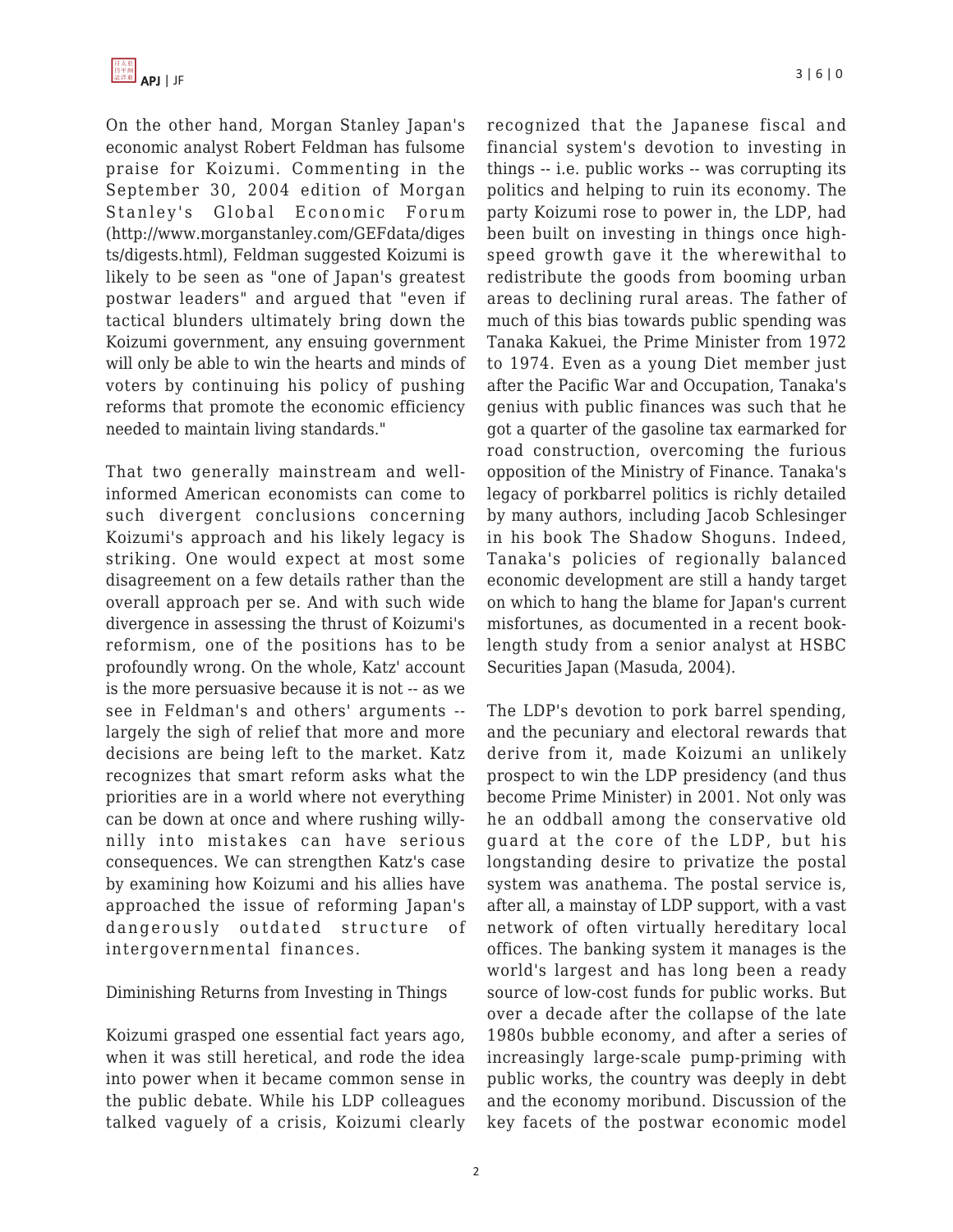

(protectionism, public works, etc) had gone from being the focus of disparaged "revisionists"- often dismissed as "Japan bashers" -- to front-page news in the country's media. With the old system so clearly bankrupt, its old guard had to yield to the pressure from local offices for a new, reformist face that offered some hope of surviving the impending July 2001 upper house elections.



Source: Ministry of Finance i<sup>1/4</sup> http://www.mof.go.jp/jouhou/sy ukei/sy014.htmi1/4%

Koizumi came into office with a sketchy program of market-oriented reform and a pledge to keep the annual deficit below 30 trillion yen (about US \$300 billion). He was also committed to reforming spending on public works, which in that year still consumed over 6% of GDP in spite of the clear failure of the Keynesian spending policies of the late 1990s. As shown in figure 1, after one year of success with the Fiscal Year 2001 budget Koizumi had to abandon his 30 trillion yen cap on the deficit when tax revenues plunged from 47.9 trillion yen in Fiscal Year 2001 to 43.8 trillion yen the next year. This sudden drop in tax revenues was followed by further, albeit less dramatic, declines in the following two years, pushing the deficit over Koizumi's self-imposed ceiling. In Fiscal Year 2002, the deficit came in at 35 trillion yen before rising to 36.4 trillion and then to 36.6 trillion yen.

Another reason Koizumi was unable to keep the debt under control was that the budget could not be cut as much as he and his fellow market-oriented reformists wanted. As we see again in figure 1, total central government spending on the general budget in Fiscal Year 2001 was 84.8 trillion yen, and this only declined to 83.7 trillion yen the next year, followed by 81.9 trillion yen in 2003 and a budgeted 82.1 trillion yen in 2004. Hence the central government was caught in the squeeze of escalating costs due to ageing and declining revenues due to previous tax cuts as well as the failure to get the economy back onto a sustainable growth track.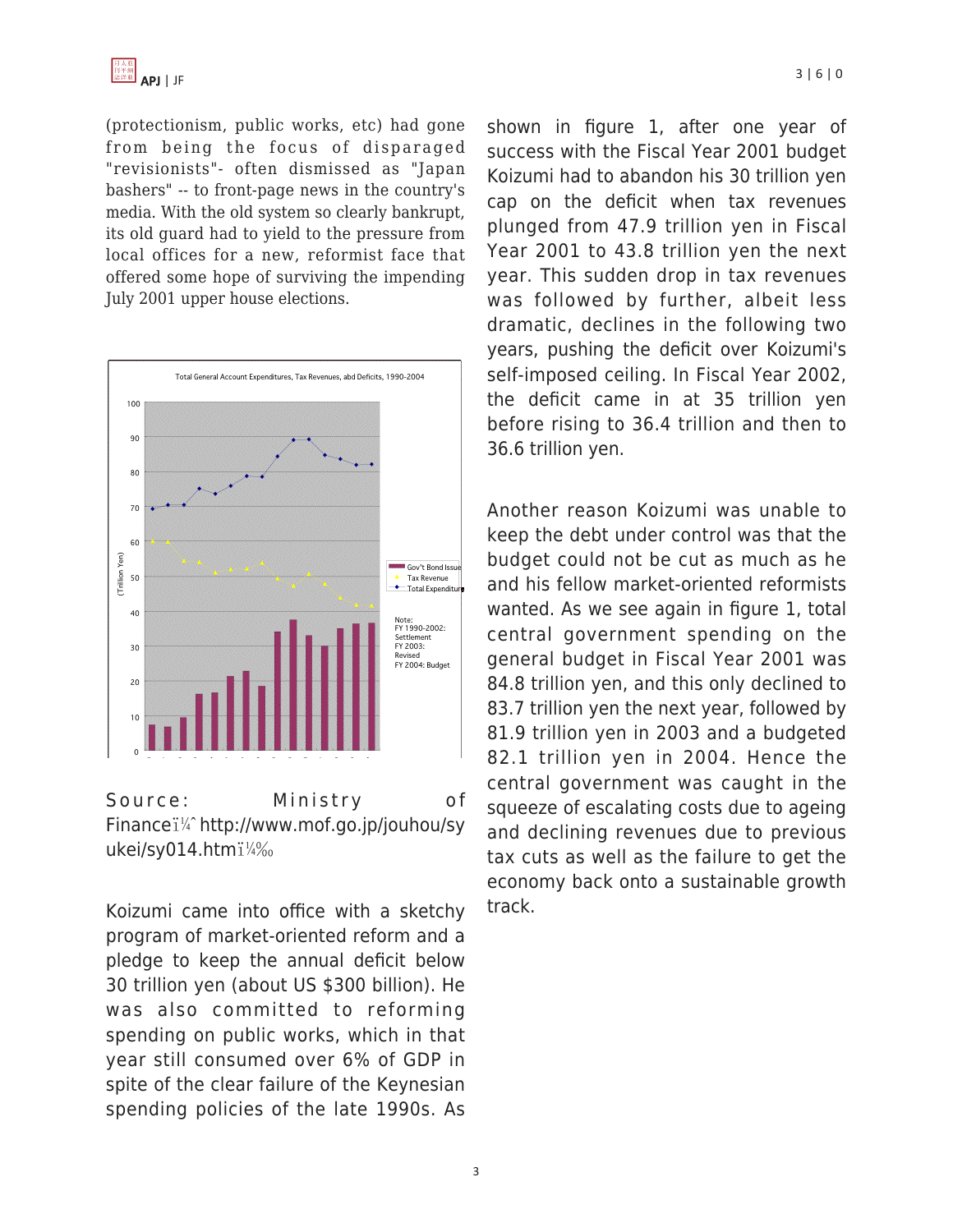



Source: Ministry of Finance $i\frac{1}{4}$  http://www.mof.go.jp/jouhou/sy ukei/sy014.htmi1/4%

Figure 2 shows that the Japanese central government has gradually lost its room for fiscal maneouvre as expenditure shares increasingly go to social security, debt service and local block subsidies  $(i\lambda/2)$ local allocation tax grants $(i\lambda/2)$ . Though block subsidies have not increased as a share of the budget over the years, they do take up a full fifth of it. Moreover, a slightly smaller share of the budget also goes to subnational governments in the form of targeted subsidies drawn from the general expenditure accounts for centralgovernment ministries. Thus Japan $i^2$ s central government was also constrained by its role as a redistributive conduit between the subnational governments. Just as the central or federal government budget in many countries is increasingly becoming a huge insurance scheme through which revenues are transferred to individuals for health care, pensions and other programmes, it is also a means through which revenues are collected and redistributed among lower levels of government.

Japan's fiscal system is especially notable for intergovernmental redistribution as over 2/3 of all public spending (e.g. in health, education, welfare, public works and the like) is performed at the local level while only 1/3 of all taxes are collected locally. Richer local governments such as Tokyo and other big urban areas are able to finance most of their spending through local taxes, as their residents' incomes are higher, they host most corporate head offices, their regional economic activity is fairly intense, and so on. By contrast, the weaker rural areas and smaller municipalities are heavily dependent on various kinds of subsidies from the central government. These subsidies from the centre have a powerful redistributive effect, as we see in Table 1. The table shows that in 2002 the big urban prefectures were heavily taxed by the central government (ii1/2Nationalii1/2 in the tax burden column) but received relatively little in return via subsidies  $(i\lambda/2)$ Subsidies $i\lambda/2$  in the revenues column). The national tax burden shows the per capita amount of taxes that the central government collected from the prefecture, the subsidy column shows the amount of subsidies per capita (block grants plus targeted grants) that the prefecture received from the central government, and the  $i\ell$  and  $\ell$  at extends of return  $i\ell$ shows what taxpayers in the most and least-taxed prefectures received, so to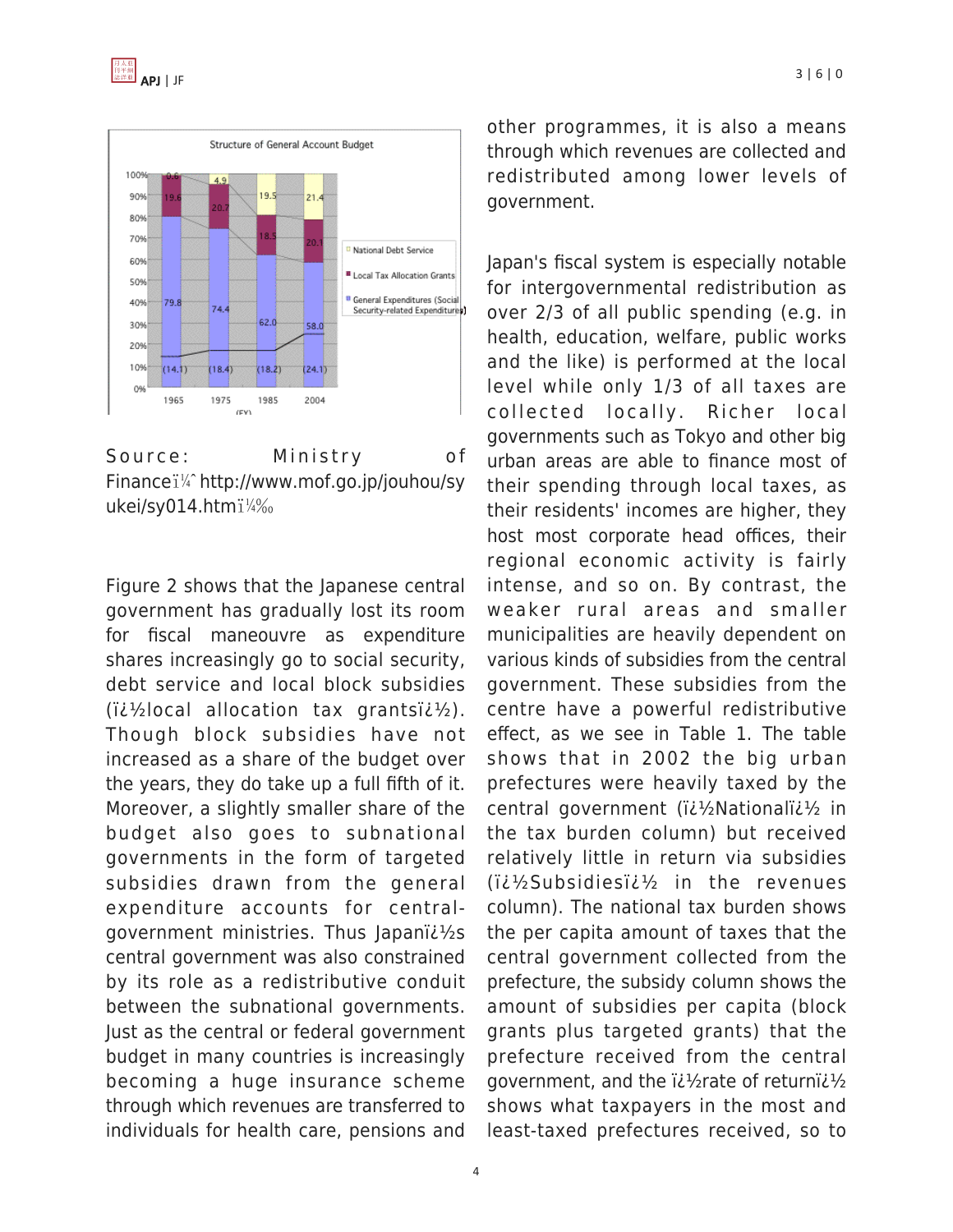speak, for what they were paying to the prefecture and the central government. As we can see, the heavy per-capita shift of subsidies to rural areas meant the least-taxed prefectures were getting about 3 to 4 times in subsidies what they paid in national taxes. The redistribution from the urban prefectures was generally the reverse, and in the case of Tokyo the national tax burden was nearly 15 times the per capita receipt of subsidies. Some poorer localities received more in subsidies than was collected in national taxes.

Table 1. Prefectures' per capita Tax Burdens, Receipt of Subsidies and Effective Rate of Return in 2002 (units:  $i\lambda^{1/2}1.000$ 

| Prefectures                                                                          | Tax Burden                        |                                 |                                   | Revenues                        |                                 |                                 | Rate of<br>Return                         |
|--------------------------------------------------------------------------------------|-----------------------------------|---------------------------------|-----------------------------------|---------------------------------|---------------------------------|---------------------------------|-------------------------------------------|
|                                                                                      | National                          | Local                           | Total (A)                         | Local<br>Tax                    | <b>Subsidies</b>                | Total<br>(B)                    | B/A                                       |
| Five most-                                                                           |                                   |                                 |                                   |                                 |                                 |                                 |                                           |
| taxed<br>Tokyo<br>Aichi<br>Osaka<br>Kanagawa<br>Chiba                                | 1.270<br>499<br>554<br>334<br>256 | 461<br>329<br>297<br>288<br>246 | 1.731<br>828<br>851<br>622<br>502 | 461<br>329<br>297<br>288<br>246 | 82<br>110<br>171<br>99<br>140   | 543<br>439<br>468<br>387<br>386 | 0.314<br>0.531<br>0.55<br>0.622<br>0.768  |
| Five least-<br>taxed<br>Tottori<br>Akita<br>Nagasaki<br>Kochi<br>Shimane<br>National | 160<br>160<br>144<br>162<br>177   | 201<br>179<br>174<br>184<br>198 | 361<br>339<br>318<br>346<br>375   | 201<br>179<br>174<br>184<br>198 | 449<br>531<br>509<br>628<br>690 | 650<br>710<br>683<br>812<br>888 | 2.078<br>2.097<br>2.148<br>2.346<br>2.365 |
| average                                                                              | 375                               | 263                             | 638                               | 263                             | 262                             | 525                             | 0.822                                     |

#### Cutting Spending on Things

Koizumi's commitment to reforming this structure of spending centred first on cutting public works, which have long been a target of criticism due to waste, environmental destruction and other problems. The goal of cutting public works has in fact been achieved to a significant extent, with annual cuts in spending having reduced public works expenditures by about 20 percent, or approximately 1% of GDP (Koll, 2004). But because so much spending is performed subnationally in Japan, there are limits to how far cutbacks can be made in selected areas of public spending without getting at the structure of intergovernmental finances. In the Japanese intergovernmental finance system, even block grants are partially used to pay for public works because they pick up a share of the interest costs for local debt floated to implement projects (DeWit, 2002). The system was tailored to maintain political stability in an era of high economic growth, but this bias towards stability rather than effectiveness and efficiency needs to be revised in order to foster stronger regional economies throughout Japan. The old days of attracting business to the hinterland via heavy investment in such things as roads and bridges are gone, due to massive debt and the shift towards people-centred services. Moreover, local economic development is best done at the regional level, with urban centres acting as the anchors of "competitive regions" (OECD, 2004a). That is the backdrop against which Koizumi decided to implement what are known as the "Trinity reforms" (sanmi ittai). These reforms comprise cuts to the central government's targeted and block subsidies to subnational governments and transfer of tax room (eg., a portion of the income tax) from the central to the subnational governments.

The Koizumi regime's record on crafting these reforms has been abysmal. First, in June of 2003 the Koizumi administration proposed to 1) cut targeted subsidies to local governments by 4 trillion yen over three years, 2) transfer 80% to 100% of unspecified tax room from the central government to local governments in order to make up for the cuts, and 3) review the distribution of general subsidies (or block grants) with an eye to reducing the level of redistribution (Yagi, 2004). This brought forth massive opposition from dependent local governments, who naturally feared a huge loss of revenues. In addition, spending ministries worried that cuts would shrink their administrative authority. The Koizumi regime exacerbated the usual problem of making reforms to any fiscal system by dumping his proposal into the public debate without much apparent thought to orchestrating the politics of selling it to enough people and interests to move it through the policymaking process. Well over a year later, there is still no clear idea of what subsidies should be cut or will be cut and exactly how much control over fiscal resources will be decentralized.

Little Vision of Positive-Sum Decentralization and Investment in People

Here again we encounter the problem of Koizumi's political style. His approach centres on political maneouvering, and playing conflicting interests off one against the other, rather than drafting an overall vision of society and using that as a means to attract support and perhaps even persuade doubters. Organizing fiscal and administrative decentralization in Japan should be a positive-sum politics in which the central government is seen as facilitating the transition to a new kind of society. More than a decade ago, the ill-fated coalition government under PM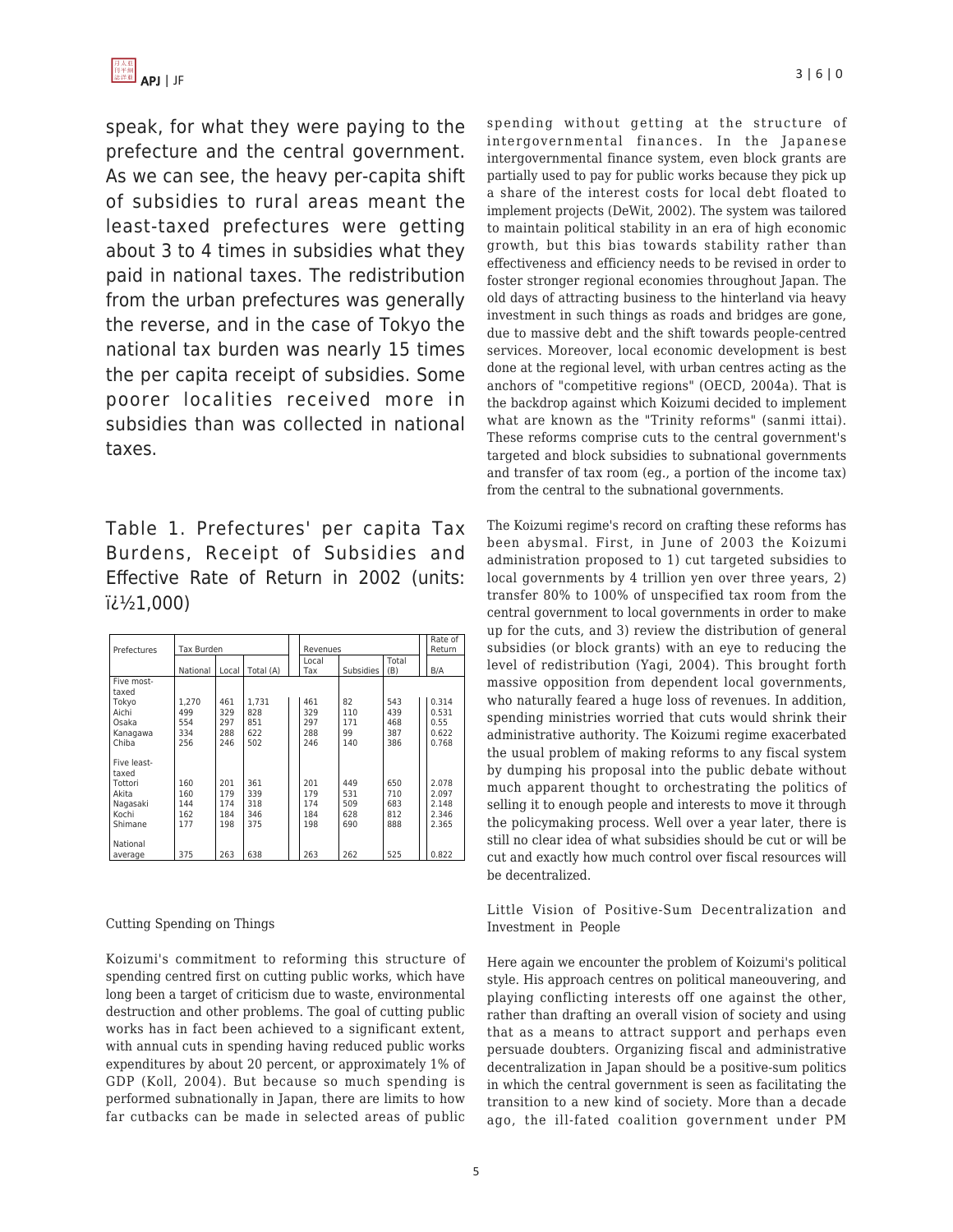Hosokawa Morioka was intent on instituting this kind of reform. And the rump of the Socialist Party that brought the LDP back to power in 1994 -- with Socialist leader Murayama Tomiichi becoming Prime Minister from June 1994 to January 1996 -- compelled the LDP to set up a blue-ribbon commission of inquiry into decentralization. Even prior to these developments, decentralization was largely seen by the attentive public as a desirable area for policy reform. Indeed, decentralization had been a progressive policy platform for decades in Japan, in reaction to the centralization of the state under conservative elites. The left and most centrists in Japan, like their counterparts in Korea and other developmental states, sought to foster local democracy in the face of the social, environmental and other costs imposed by the policies of the central regime. Moreover, in recent years, business elites and others have come on-side as their own faith in centralized developmentalism eroded with the collapse of the bubble economy and onset of the current era of low growth and high deficits. This dramatic erosion of even tacit support for the old model of centralized governance offers an enormous opportunity to craft a persuasive alternative.

Compare, for example, the Japanese case with that of Sweden, after the latter experienced fiscal and economic crisis in the early 1990s. The governing Social Democrats determined that the crisis was systemic and required redrafting the fiscal and welfare state (Loughlin and Martin, 2004). But instead of playing zero-sum politics by employing a rhetoric of "pain" while having interests fight with each other over a shrinking pie, the authorities put together a reform designed to address the challenges and opportunities afforded by globalization and the shift to post-industrial society. Overall, the Swedish approach emphasized shifting the fiscal regime towards a highly decentralized "knowledge society" that incorporated ample incentives for retraining and higher education (Jinno, 2002). The key point is that the governing Social Democrats crafted a far-reaching revenue and spending reform agenda that presented a credible and equitable picture of where they wanted to go. The reform thus gained broad public support and brought even the relatively neoliberal Liberal Party onside. In the wake of these reforms -- which included a massive write-off of nonperforming loans (Backstrom, 1997) -- Sweden has recovered its economic dynamism. Sweden now regularly scores among the top five countries in international rankings of economic competitiveness and IT (ITU, 2003; World Economic Forum, 2004).

By contrast, Koizumi's focus on the zero-sum politics of battling with the old guard inside his own party has clearly left him and his closest colleagues incapable of imaging that the big picture might be more important than simple tactics. When governing is conducted as a zero-sum and intensely partisan affair, there is likely something wrong with the agenda or the process. When it comes to decentralization, which Japan sorely needs, subsidy cuts and tax transfers to the local level do not have to entail a zero-sum outcome if the focus is put on maximizing smart spending and improved governance. There are decades of overseas experience of poorly conceived as well as very constructive decentralization reforms for the Koizumi regime to draw on. As we saw in the Swedish case, and as is true of the EU in general (Cleaver, 2002), there is also a clear paradigm of reinforcing learning while doing decentralization. Education is increasingly recognized as the key to competitiveness in a post-industrial order, and the Koizumi regime could have emphasized building a knowledge society in order to make fiscal decentralization more focused, productive and politically compelling.

Indeed, Japan requires greatly enhanced productivity if it is to fund the future burdens of pensions, health care and other spending without engendering generational conflicts and severely straitened economic circumstances. It also has to maintain a technological edge if it is to compete effectively with India and China, whose workforces are set to expand by 140 million people over the next several years. This number is more than the entire population of Japan, whose workforce will likely shrink by 3 million (Xie and Chetan, 2004). Japan in short has to emphasize human capital for growth as well as for fostering an equitable society. Yet OECD data for 2001 indicate that Japan's expenditures on tertiary education are, at 0.5 percent of GDP, the lowest among the large members of the OECD and a sharp contrast with the 2 percent in Sweden and 1.5 percent in the US (OECD, 2004b). And the Koizumi regime has no comprehensive programme for education and no vision of how education and training might be used to facilitate the transition to a more equitable and decentralized post-industrial society.

The great risk here is that the Trinity Reform process ends in outright failure or merely marginal reform dominated by cuts to the subsidies -- such as those for social welfare - that have the politically weakest advocates. After years of debate and political struggle over the terms of fiscal decentralization, failure to produce a systemic reform would not only mean a lost opportunity but would likely impair any future effort. As in health care policy in the United States under the Clinton regime (Starr, 1995), failure would mean an attentive public tired of the issue and thoroughly exposed to the counter-arguments of the vested interests. Moreover, in the process of fighting and defeating or compromising reform, the vested interests forge new institutional bonds and rationales for the status quo. These are ready to hand should another reform proposal be put on the agenda. But the outlook is not good. Koizumi has already picked a cabinet dedicated to his singular obsession, the privatization of the post office. This will deflect much of his administration's energies over at least the next year or two, so it is entirely possible that fiscal decentralization will end up hardly even half-baked.